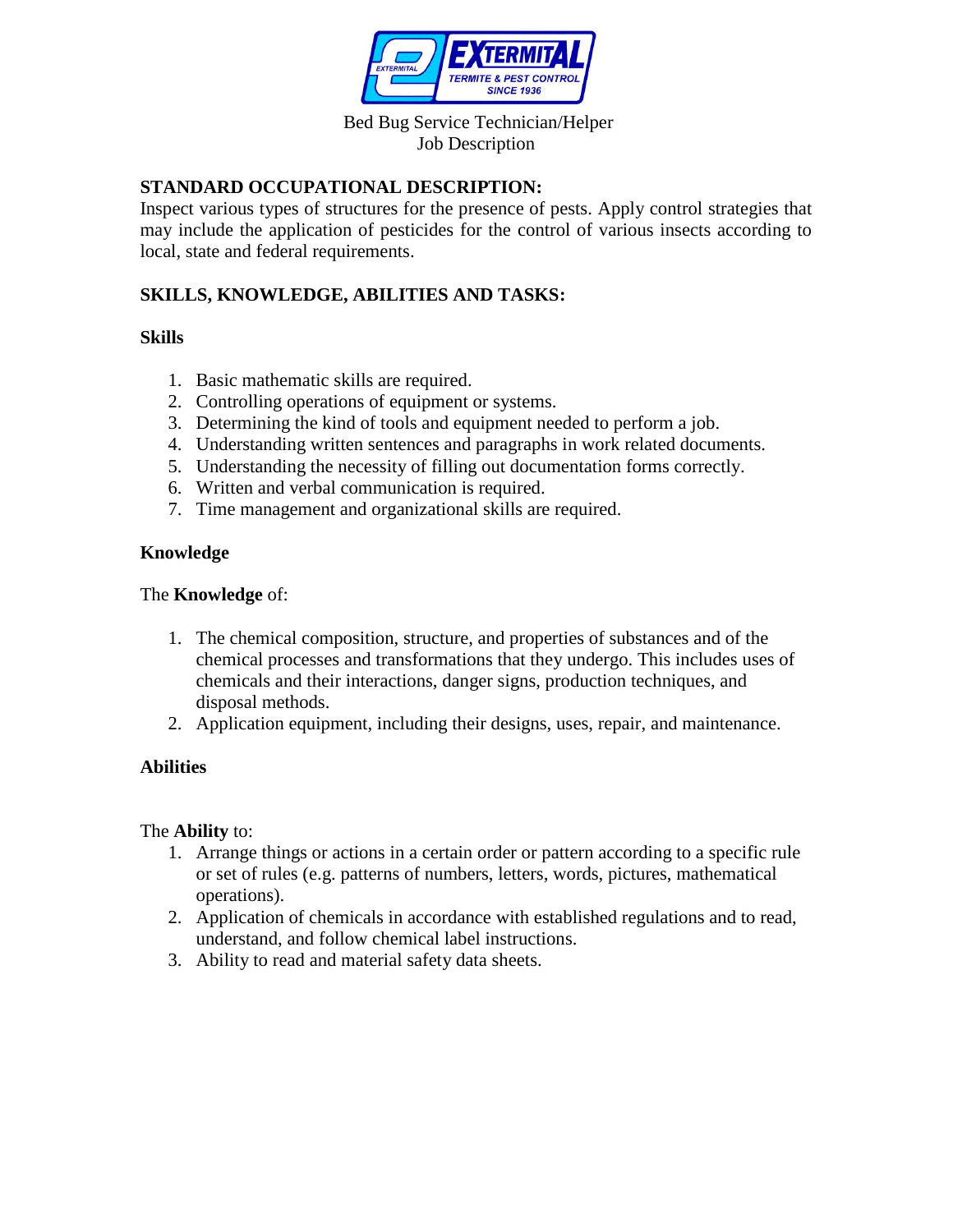

# **Tasks**

- 1. Apply products according to their labels.
- 2. Display and maintain good written and oral communication.
- 3. Complete all paperwork to meet all Company, State and Federal guidelines.
- 4. Possibly prepare a unit or structure for treatment which could include:
	- a. Moving and or lifting furniture.
	- b. Removing items to be laundered.
	- c. Wrap infested furniture for disposal.
	- d. Load and or unload trucks with items for treatment or disposal.
	- e. Lift up to 75lbs without assistance.
	- f. Lift more than 75lbs with assistance.
- 5. Have dependable transportation to and from the office.
- 6. Drive vehicle in a responsible manner.
- 7. Maintain customer relationships to keep cancellations to a minimum.
- 8. Make collections on delinquent accounts.
- 9. Some bending, lifting, climbing and squatting are required.
- 10. Will be carrying up to 25 pounds periodically throughout the day.
- 11. Maintain a professional image while conducting company business.
- 12. Other duties as assigned.
- 13. Obtain state or multiple state certifications within 1 year of employment.

## **Education and Personal Requirements**

- 1. High school graduate or equivalent is a minimum.
- 2. Good driving record for the past three years.
- 3. No DUI's for the past seven years.
- 4. No Felonies.
- 5. Extermital is a **Drug Free Safe Workplace** and all applicants considered for hire will undergo a physical and drug screen before starting any employment.